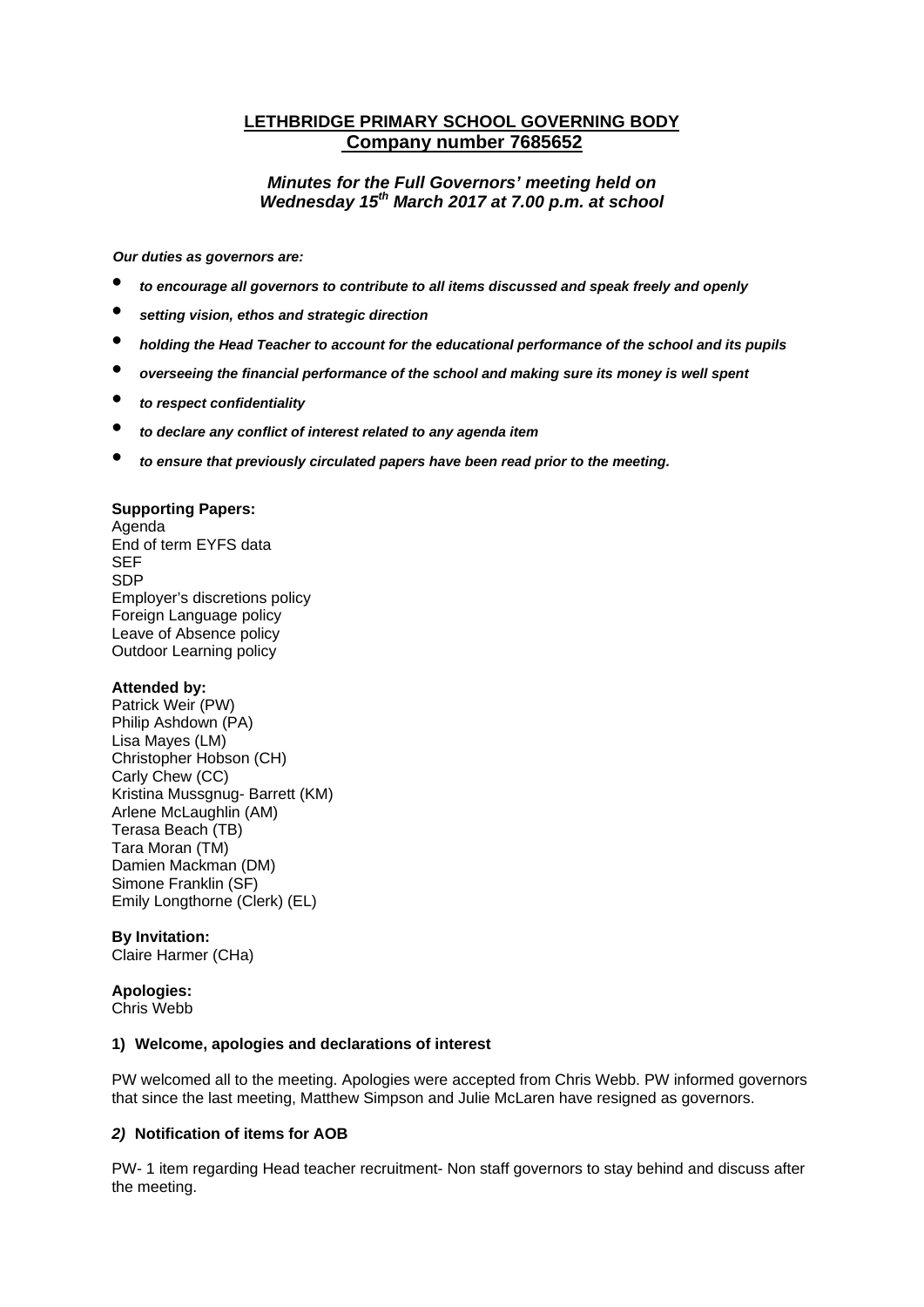# **3) Minutes of Previous Meeting held 2nd February**

The minutes were accepted and signed as a correct record of the meeting.

## *4)* **Matters Arising**

Governors were reminded to complete the Hayes online child protection training, more have been completed/ in process of completion. **ACTION GOVERNORS.** 

Most governors still to return skills audit. **ACTION GOVERNORS.** 

PW's link visit report is still to be completed. **ACTION PW.** 

Governor Support has been notified of continued subscription.

Clerk has given LM a list of the policies and review dates so that they can be reviewed by subject leaders prior to meetings.

PW suggested governors discuss the vacancies during item 14.

### **5) Head Teacher's report**

The SDP and SEF had been circulated prior to the meeting. LM informed governors of a few key points:

- Pupil Premium- Pupil Premium funding is being spent appropriately throughout the school. CHa and CS have been observing PP children in lessons and scrutinizing books. They have been focusing in particular on PP girl's maths. LM stated that they feel that the interventions in place are good, and progress and attainment are very close to other children's data.
- Cluster work- The cluster Heads have visited each other's schools in the role of a 'critical friend.' LM reported that the Head of Robert LeKyng has been a very helpful mentor. KM asked if there had been any feedback from their visit to Lethbridge. LM replied that it had all been very positive. PW asked if they had given us anything to consider. LM answered that they had not yet but that it had been useful seeing other schools and getting ideas.
- Anti-bullying ambassadors- 2 children from years 2,3,4 and 5 attended anti-bullying training and fed back to LM ideas to put in place. Parents were asked in the questionnaire how they feel bullying is dealt with and the response was very good.
- The SEF had been amended slightly to make the language more positive and clear, for example to make it easy to find evidence. SF asked what had prompted LM to do this. LM replied that it was brought up in another school's recent Ofsted inspection. LM added that they need to demonstrate that the small areas to improve are small and being worked upon, and that overall we believe we are Outstanding. LM informed governors of a website 'Watchsted' where you can see where recent inspections have taken place and read their reports. LM feels that the Outstanding reports sound like what happens at Lethbridge. PW asked if there was a third party who could test the SEF before Ofsted. LM is in the process of contacting a School Improvement Advisor, recommended by the cluster. AM asked if he had experience of Outstanding schools. LM replied that he doesn't just work in Swindon so will have a varied experience, but she will check.
- PW asked how many parent questionnaire's they received. LM answered 127 which is a good number for a reasonable sample. PW asked if there will be a response to parents. LM replied that there will be once the data is collated.

# **6) EYFS Date update**

LM informed governors that at the last meeting, they had discussed data for years 1-6 and would now discuss EYFS data. A report had been circulated prior to the meeting. At baseline, when they started school, 71% were working at expected or above. This has increased as the children have made good progress. CH asked if the data took into account the age of the child, as some leave Reception year still aged four. LM replied that the overall data does not, however individual data does take into account when they were born. LM added that on RaiseOnline it shows that our summer born children do better than autumn born children nationally. LM informed governors that a focus is the gap between boys and girls writing, which is being encouraged with engaging topics, e.g dinosaurs, and activities. LM said she is pleased with the EYFS data.

# **7) Safeguarding update**

There was nothing to report.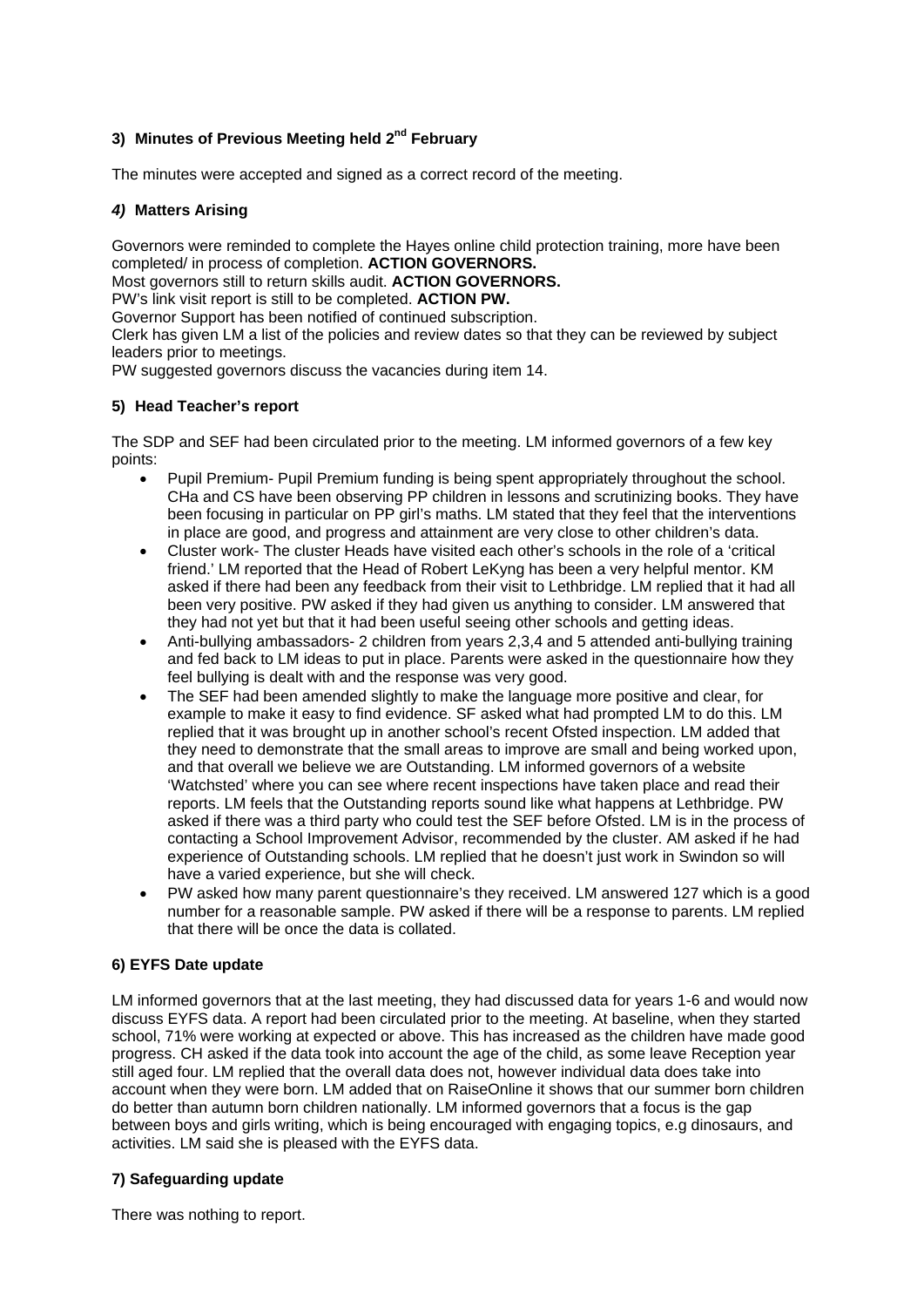## **8) Health and Safety report**

CHa has attended a training day on Educational Visits. CHa said she found the course encouraging and positive. They were impressed with all the trips we provide, such as PGL in year 2, Braeside in year 4, Redridge and Berlin in year 6. She added that it is uncommon for a primary school to offer a trip abroad. CHa has updated the Educational Visits policy and risk assesments and has fed back to staff at a staff meeting.

PW asked if there had been a safety inspection since the last meeting. CHa replied that the Fire Safety inspection had taken place but the written report had not yet been received. This will be fed back at the next Finance and Staffing meeting.

#### **9) Premises report**

There was nothing to report.

The fencing planning permission and toilet refurbishment bid is still ongoing.

CH asked if there was a cost for the temporary fencing. KM replied that she believes it has been lent to us for free. LM added that there have been no complaints about the fencing.

LM informed governors that the new dishwasher has decreased overtime costs for kitchen staff.

### **10) Update from F&S Committee**

PA fed back that the main purpose of the last meeting was to discuss the budget. Cathy Millen, the school's business manager, had informed governors that the finances had improved since the last meeting due to a confirmation of increased SEN funding, which was more than budgeted for. PA said that Cathy also mentioned possible restructuring of expenditure for next year on the basis of being part of a MAT.

LM added that one teacher in EYFS has been signed off until the end of this term. Staffing has been covered, now with a regular supply in place. The two other teachers will conduct her parents' evenings. SF asked how the parents have responded. LM replied that most parents have been patient and understanding. The phase leader has attended Stay and Play sessions so that parents can ask any questions. SF asked if she will return to her class. LM replied that it would go through Occupational Health, most likely a phased return. LM informed governors that a TA is also off on long term sickness.

# **11) Multi- Academy trust update**

KM attended the last MAT working group meeting on 08.03.2017. She informed governors that the same schools are still interested. One school is a recruiting a new Head teacher, which has slowed down the process. The school business managers are working together on a finance proposal for the MAT. KM said that the ideal time to set up as a MAT would be with a start date of 1<sup>st</sup> of September 2017. This is mainly for financial reasons, as it would save auditors costs, but it would also be nice for parents to start in line with the new school year. LM added that she and Cathy met today with a secondary school Head to discuss the application and that at the next meeting the application will be filled in. KM informed governors that there would be a Board of Members for the multi academy trust consisting of 3-5 people, a Board of Directors consisting of 10-12 people and local school committees. SF asked if they would split the members and directors equally between schools. KM replied that in a MAT the idea is not to have every school represented, but that members and directors need to be chosen based on skill sets. However, as the proposed MAT is starting off as a fairly small collaboration, it would be nice if each school could suggest some members and / or directors to be considered. PW asked how we would find members. LM replied that ideally they would be an ex-pupil or parent who holds a position in the community, perhaps working in law or for a charity. SF asked if the governing body would no longer exist. KM answered that the current governing body would be replaced by a committee for each school. The responsibility delegated to these committees needs to be negotiated, but would most likely focus on teaching and learning and children's well-being. PW informed governors that since the last meeting, Matthew Simpson and Julie McLaren have both resigned from the governing body. PW asked if governors thought it was a good time to recruit. AM said that parents may prefer to be on the local committee as they would focus on the children and not be put off by the financial matters. SF asked what value the local committee has. PA replied that local governing board would still act as a 'critical friend', holding the head teacher to account over progress and attainment of children at the school. TM added that local board governors can have more impact directly related to outcomes for children, for example in link governor roles. PA said that he feels that we should recruit as the MAT may be delayed and that we should look for people with an interest in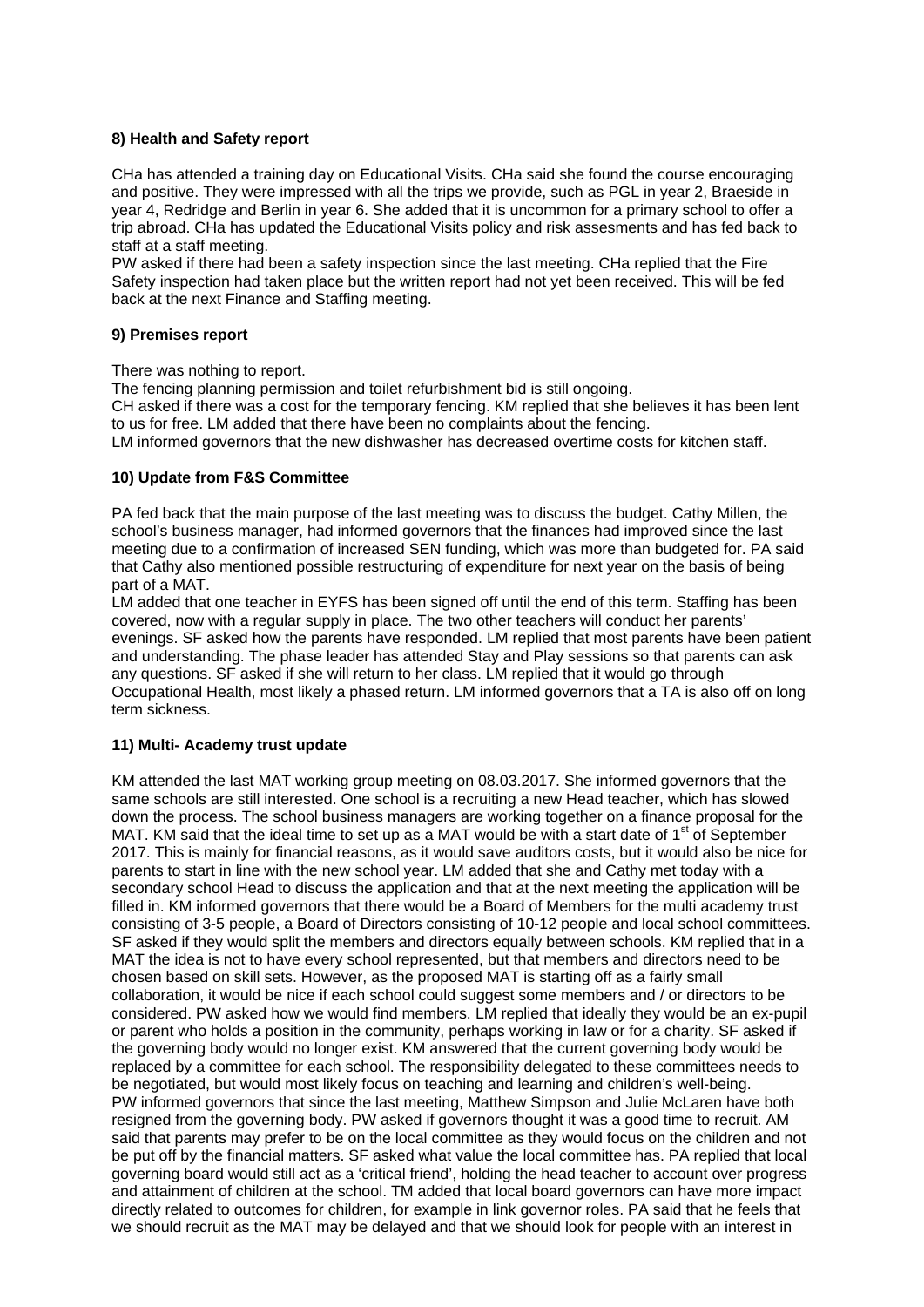teaching, safeguarding and welfare. PW asked for ideas on how to attract new governors. KM said that the induction pack for new governors could be more detailed and interested people could meet with the chair to find out more. SF suggested an open meeting. AM agreed and suggested a coffee morning at drop off time. PA suggested attending the new parent Open Evening. AM said that new parents may feel overloaded with information. EL suggested attending EYFS Stay and Plays. KM informed everyone that she has been approached by someone interested, so it may simply be a case of first writing an advertisement. PW asked EL about feedback from Governor Support. EL relayed that she had been informed that the average size of a governing body is 14. Our governing body of 18 governors, plus head teacher, is large for a primary school. PW suggested Cathy could look into the mechanics of changing the scheme of delegation. PA added that the ratios of staff/parent/co-opted governors need to be considered. CH asked if the ratios were flexible. PA replied that the ratio between staff governors and non-staff governors are fixed in the Articles of Association. PW asked if anyone was happy to take the lead on governor recruitment, and work on a recruitment message and induction pack with the Clerk and ask Cathy about changing the scheme of delegation. TB offered. **ACTION TB.** LM and PW thanked TB.

PW asked if there had been any communication to staff and parents about MATs. KM replied that the school recruiting a Head is waiting until a Head has been appointed, then everyone can communicate to parents and staff. CH asked if there is a deadline for the paperwork to be submitted. KM answered that approval is quick; however they want to apply a few months in advance of September in case changes need to be made.

PW asked governors to think about if they would be interested in being a member or director and also put forward people they feel would be good for the role. **ACTION GOVERNORS**. KM said she would circulate the desired skillset. **ACTION KM**. CH asked when it would be appropriate to ask. PW replied we should await more information and approach people around April time.

### **12) Ofsted update**

LM informed governors that Swindon is having additional inspections and that our inspection is imminent. LM said that Ofsted usually call by lunchtime the day before they are arriving. LM suggested that when they call, a meeting for governors is held that evening to see who is available to attend the inspection. PW asked how many governors would be expected. LM said that one of the cluster schools had 6 governors attend, however she feels Ofsted would expect less. LM offered to send out a briefing about Ofsted. **ACTION LM**. LM said that the Head of Robert LeKyng, who had a recent inspection, is happy to attend out next FGB meeting. **ACTION CLERK- INVITE**. CH asked how long it takes to get the result. LM answered that you get verbal feedback on the day, and then written feedback a few weeks later. A school currently rated "Good" by Ofsted is initially put forward for a one day short inspection. If inspectors feel the result needs to be changed to a different grade, they convert to a two full inspection. PW added that the governing body will welcome a Good or Outstanding judgment.

#### **13) Policies:**

*Foreign Language Freedom of Information Leave of Absence Outdoor learning Pension discretions* 

The policies were approved.

## **14) Governor updates**

This had been discussed in item 11.

# **15) AOB**

Non staff governors remained behind after the meeting to discuss Head teacher recruitment.

#### **16) Date of next meeting**: *Wednesday 10th May*

# **17) Close of Meeting**

PW thanked everyone for attending and closed the meeting at 8:35pm.